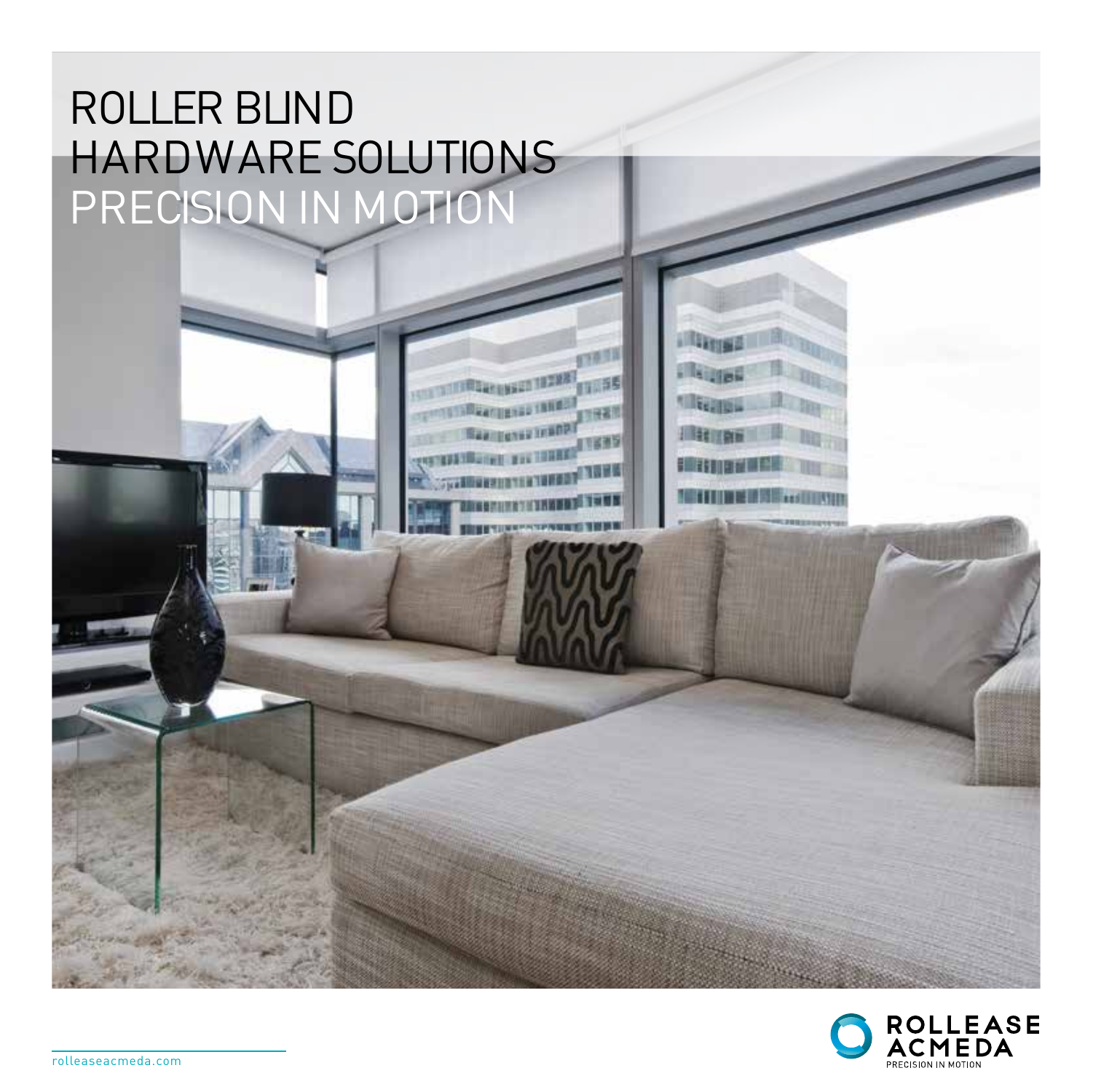# TRIED, TRUE & TRUSTED

EVERY PRODUCT IN ACMEDA'S EXTENSIVE RANGE DELIVERS AN INNOVATIVE HARDWARE SOLUTION THAT BRINGS PRECISION IN MOTION TO THE WINDOW FURNISHING INDUSTRY, EVERY TIME. SUPERIOR SYSTEMS THAT HAVE EVOLVED WITH TIME, AND TECHNOLOGIES THAT HAVE BEEN ENHANCED WITH EXTENSIVE RESEARCH AND DEVELOPMENT, KEEP ACMEDA AT THE CUTTING EDGE OF WINDOW FURNISHING TRENDS.

Since the 1990s, our family owned business has been trusted by many of the world's leading window furnishing businesses to make great looking designs that perform to perfection. Now a global force in the industry, Acmeda's superior performing product range, backed by patented technology, is coupled with a family-business attitude to provide our customers with prompt and reliable service.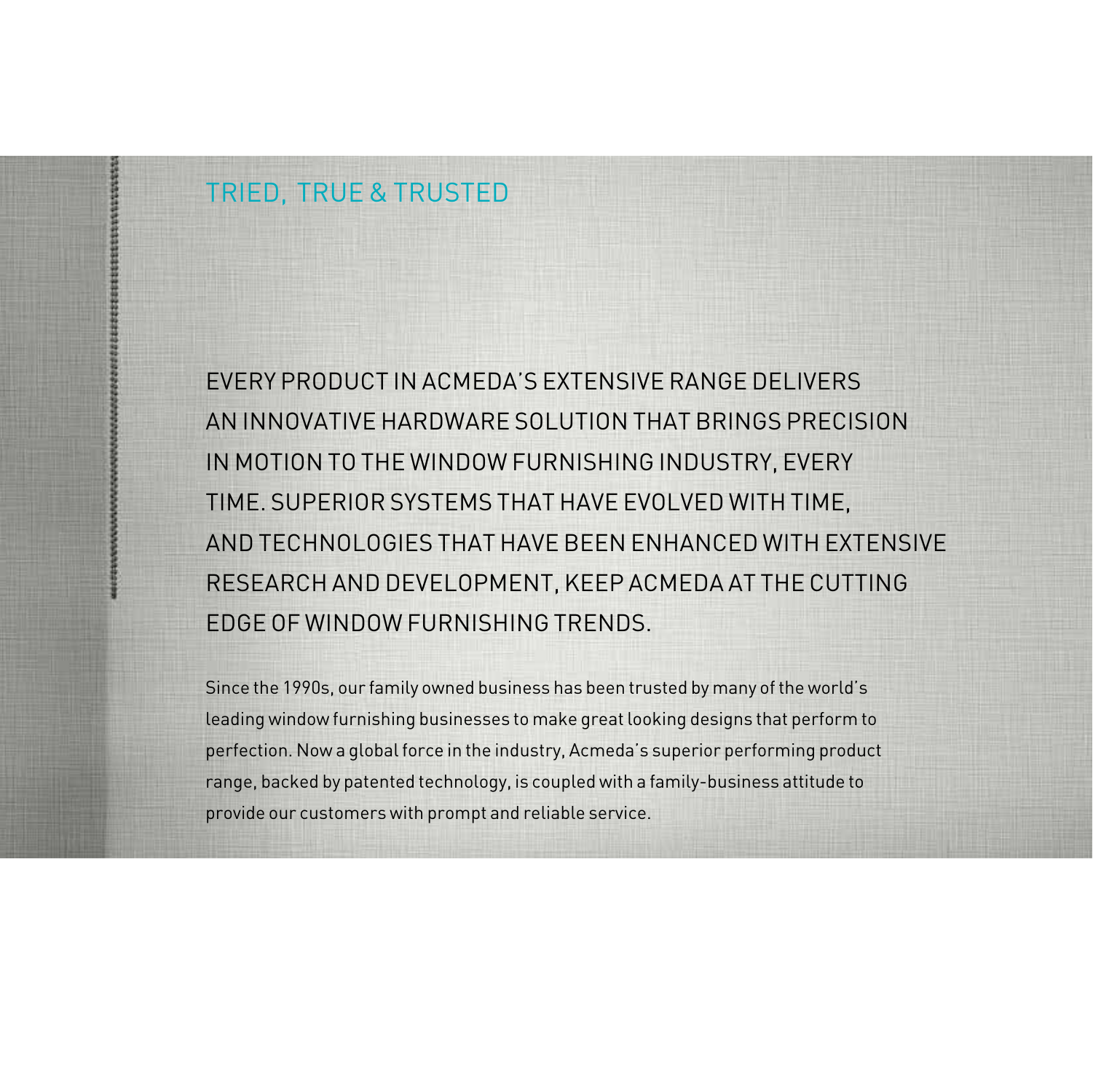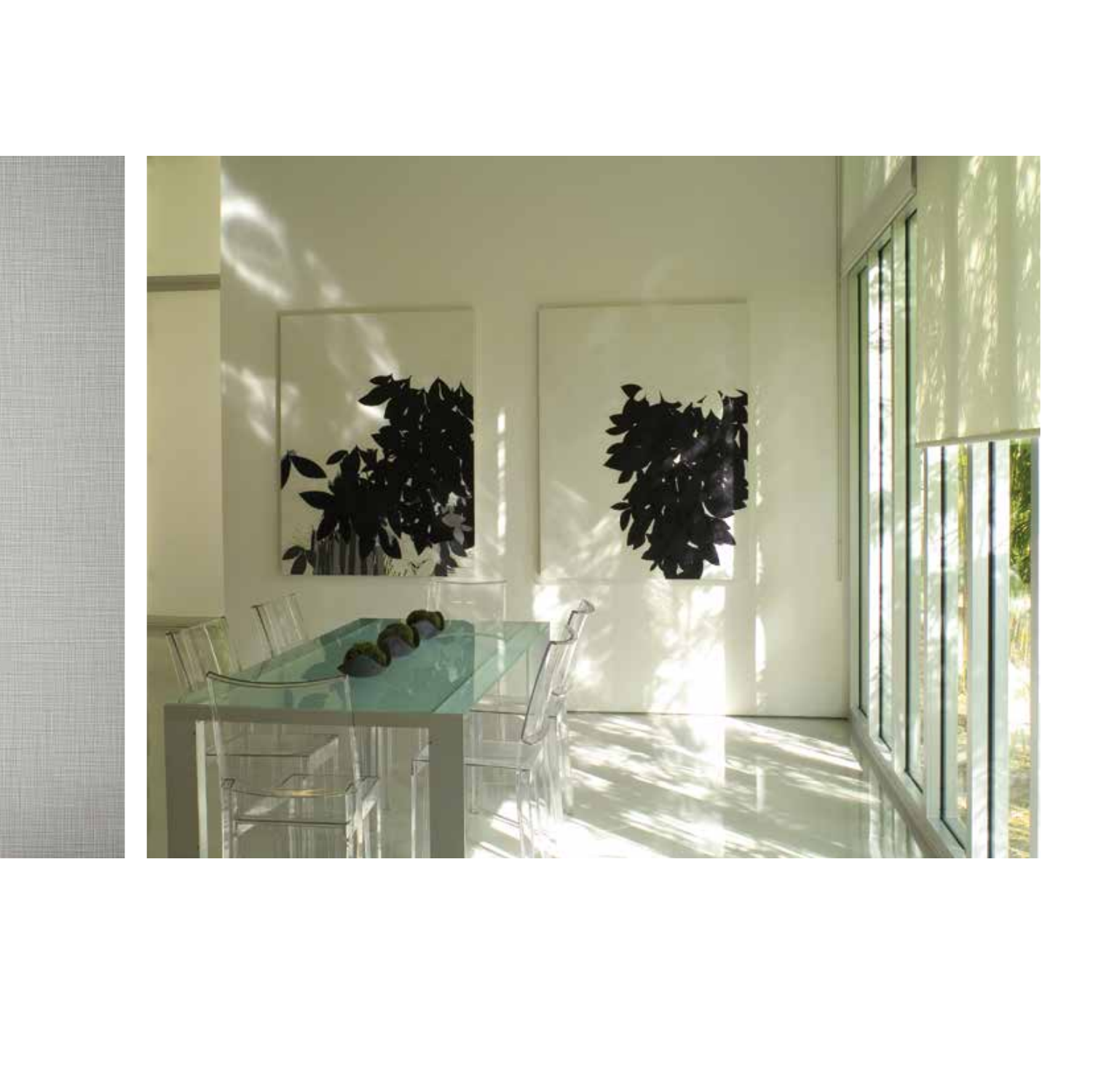# UNIQUE, HIGH PERFORMING & VERSATILE RANGE

#### There is an **aesthetically well-designed**

Acmeda hardware solution available to complement every beautifully designed roller blind, with extensive **functionality**, and interchangeable **versatile** components.

Our broad range of hardware solutions is made up of small compact systems, our popular medium through to large systems, and extreme solutions for heavier duty commercial applications. Our range also includes various control mechanisms, size options, and extras to make every solution complete.

Among our **unique patented technologies**  are the Easy-Lock™ and Easy-Link™ systems. Easy-Lock™ is the preferred system of roller blind installers. In just one easy step, the blind locates and locks into the idle bracket.

The revolutionary Easy-Link™ bracket system allows multiple blinds to be connected and controlled by a single mechanism, or independently to reduce light gaps between shades.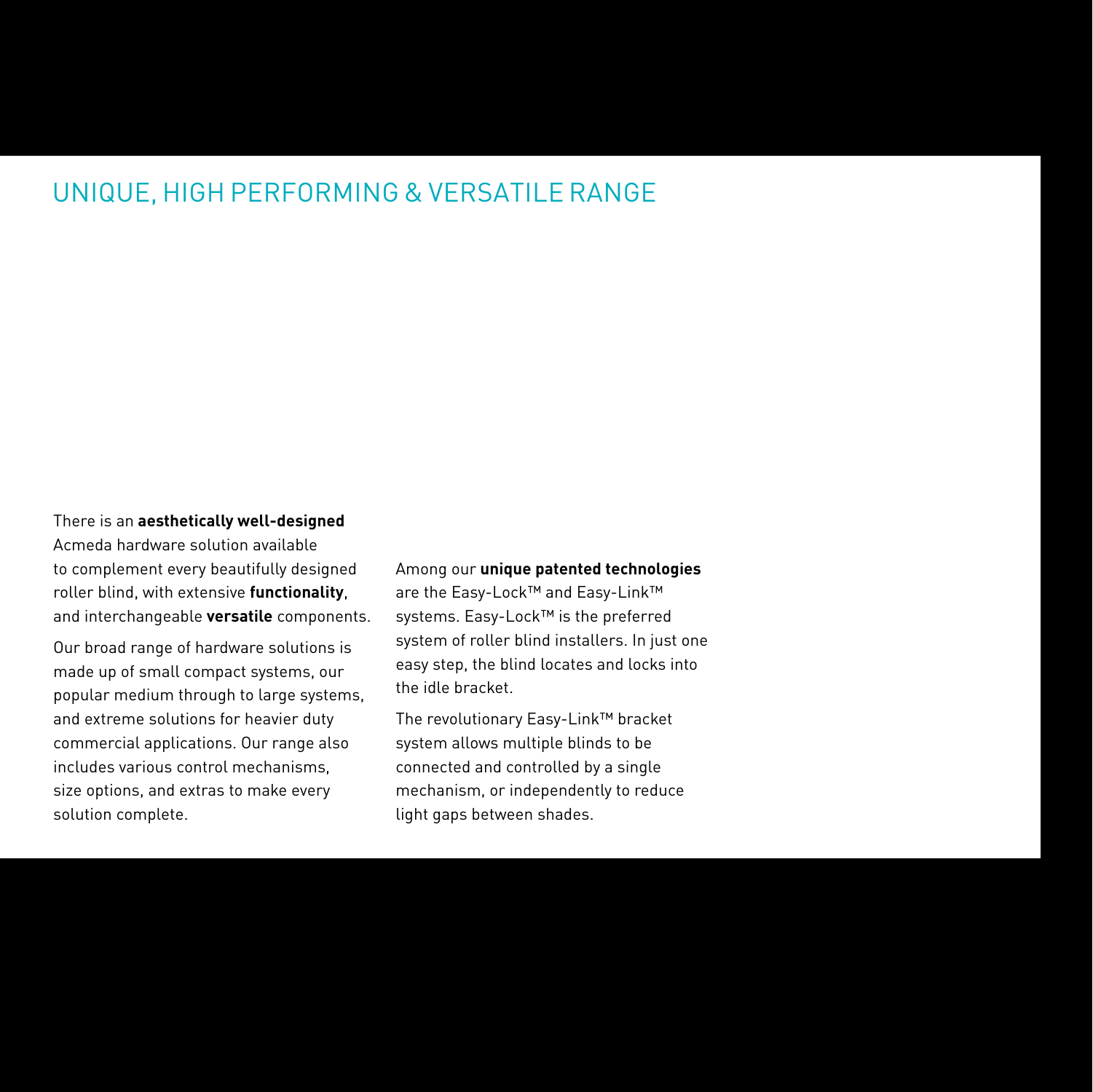# SMALL

The S35 small roller blind system is a perfect solution for smaller applications. Sized to give the blind a more proportioned overall finish, it features the Easy-Lock™ effortless installation system, optional spring assist booster technology, and comes in a neat square edge profile bracket design for minimal light gaps.

The snap on slim bracket covers provide a clean, smooth, neat finish and the universal retro-fit booster can be used on either left or right hand chain controls achieving blind sizes up to six square metres.

Like many Acmeda systems, the S35 has standard and heavy duty tube options that come with low profile T-spline or convenient double sided tape attached.

Our small systems are available in three control mechanisms - spring, chain or motorised, through low voltage or battery motors.

The S35 can be used in conjunction with Round Box 70, Square Box 85 and FRS80 valance add on systems to ensure you achieve the right finished look.



#### **CONTROL**

Spring Chain Control Motorisation

#### **TUBES**

33mm through to 35mm

#### **OPTIONS**

Valance FRS80 Box Round 70 Square Box 85 Internal Wire Guide

### **DIMENSIONS**

Max width: 2m Max drop: 3m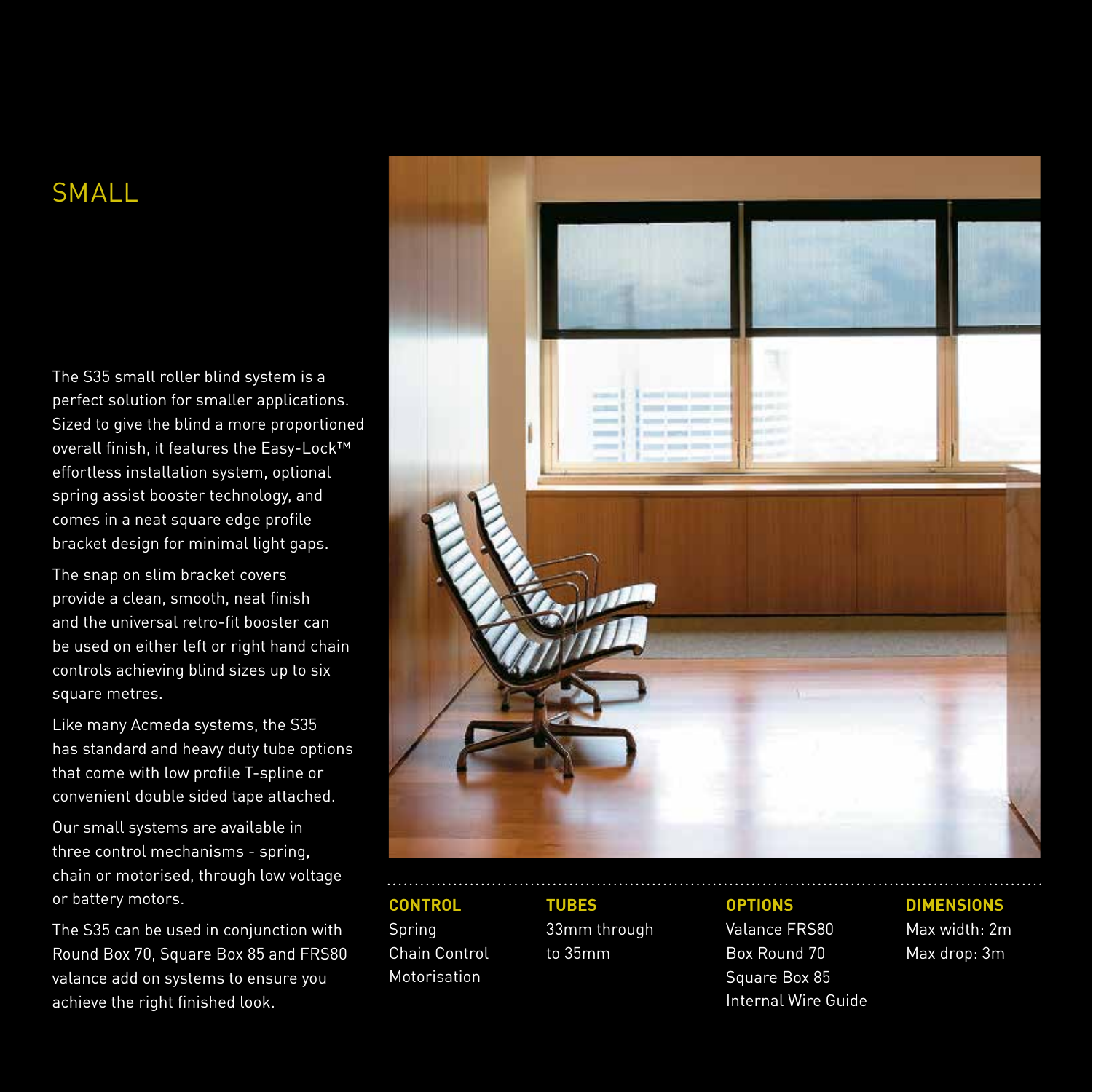# MEDIUM

The popular and reliable S40 and S45 medium systems meet the needs of most window furnishing requirements. Featuring Acmeda's Easy-Lock™ effortless installation system and offering four control solutions - crank gear, motorised, chain and spring hand operated controls the series includes unsurpassed features for optimal performing solutions.

The established RB08 chain control is a popular reliable solution, while our latest patented RB09 solution boasts an improved high polish finish, 10mm idle extension and snap lock screwless assembly. The innovative RB09 has become an industry benchmark for premium hardware solutions.

Automate is the latest motorisation system, offering a cost effective solution for the ever growing motorised shades. Features include single or five channel remotes with a frequency range up to 200metres and secure locking bracket designs. Acmeda's unique range of automate motors are available in wire and wirefree options to suit S45 medium roller blinds. Accessories are also available to suit the vast range of motors on the market including Somfy, Becker, Nice, Gaposa, Selve and Dooya.

Our medium range comes with the also patented smooth, quiet and durable Easy-Link™ system to allow multiple blinds to be controlled independently or by a single unit, ensuring a minimal join to enhance the width of straight linked or angular blind.

A variety of combo brackets are available with Easy-Link™ compatibility. These are designed to suit the growing demand for dual blinds, providing sheer and block out shades on one convenient bracket design, offering same side or opposite sided controls in new compact designs.

To assist lifting heavier blinds, attach an Easy-Lift spring booster to reduce user effort. Boosters are available in standard or heavy duty versions.

The latest innovation to the medium range is our new Childsafe system, featuring a patent protected chain control and tensioner all in one – eliminating the requirement to fix a tensioner to a wall and ensuring a child safe environment. Child safety tensioners are also available to suit recess or face fix applications.

Add on systems including Round Box 90, Square Box 100 and FRS100 valance will enhance the aesthetics of this solution.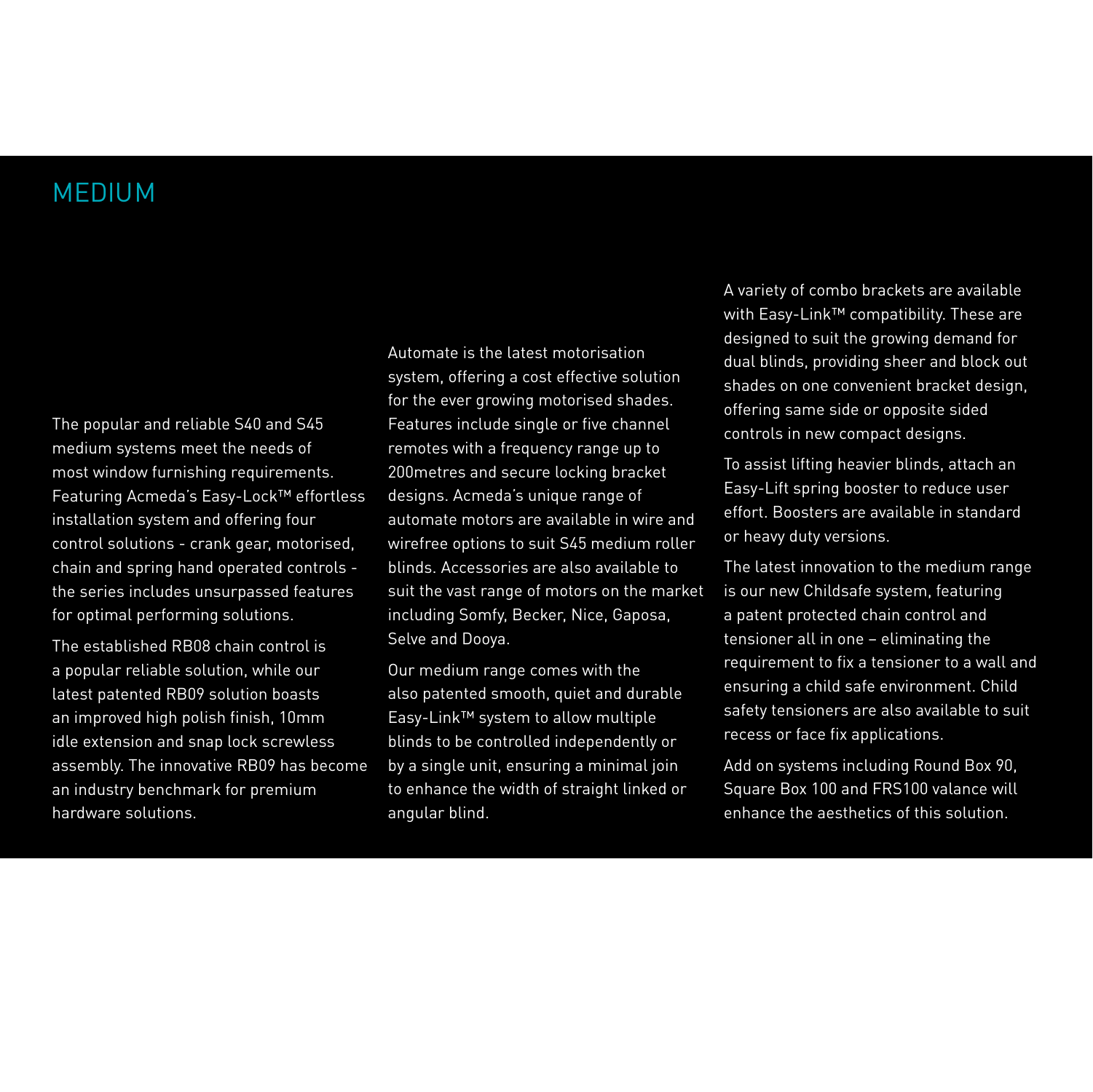

### **CONTROL**

Spring Chain Control Motorisation Crank Gear

### **TUBES**

37mm through to 49mm

### **OPTIONS**

Valance FRS80/100 Box Round 90 Square Box 100 Internal Wire Guide Easy-Link / Uni-Joint

#### **DIMENSIONS**

Max width: 3.4m Max drop: 8m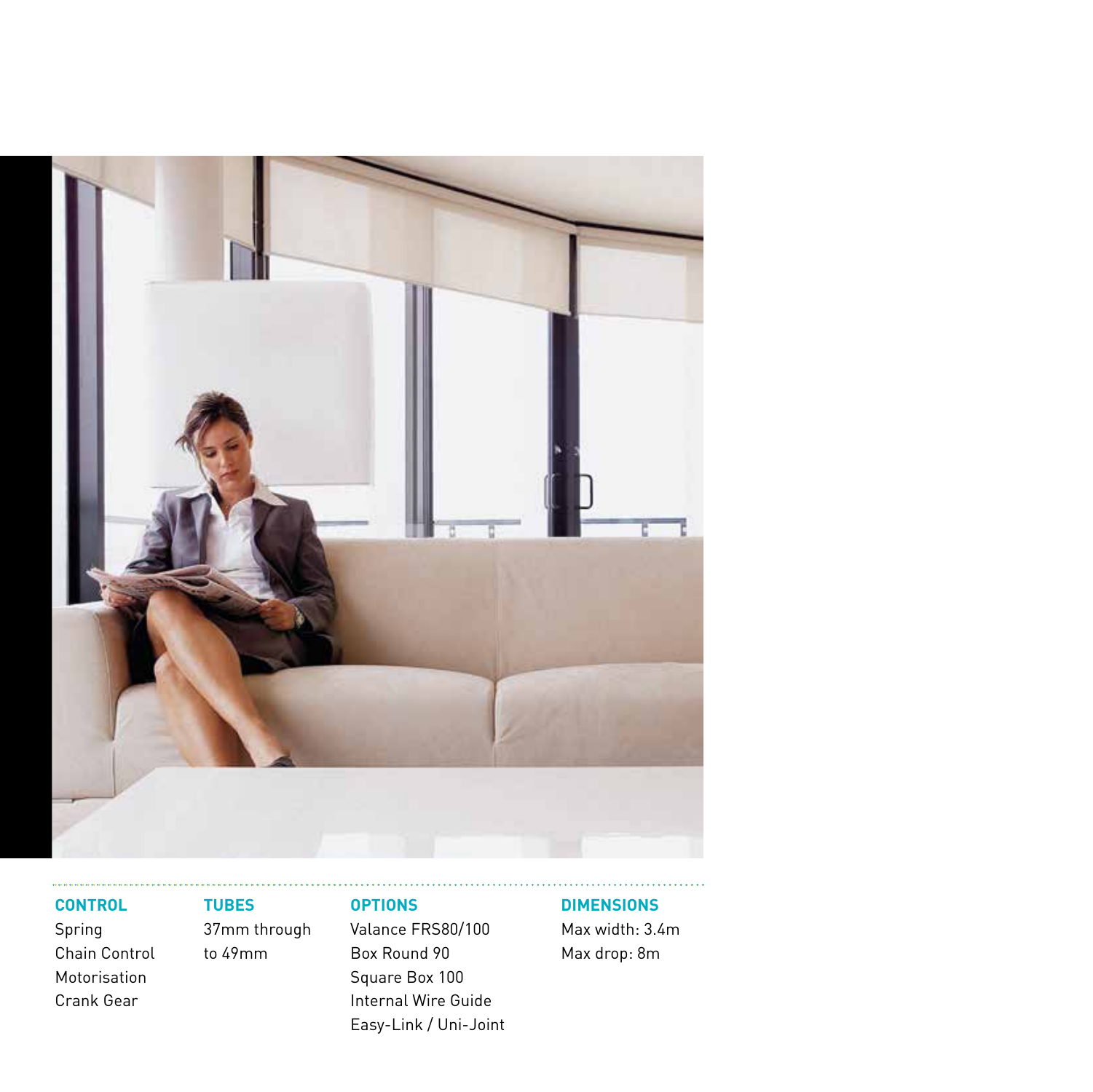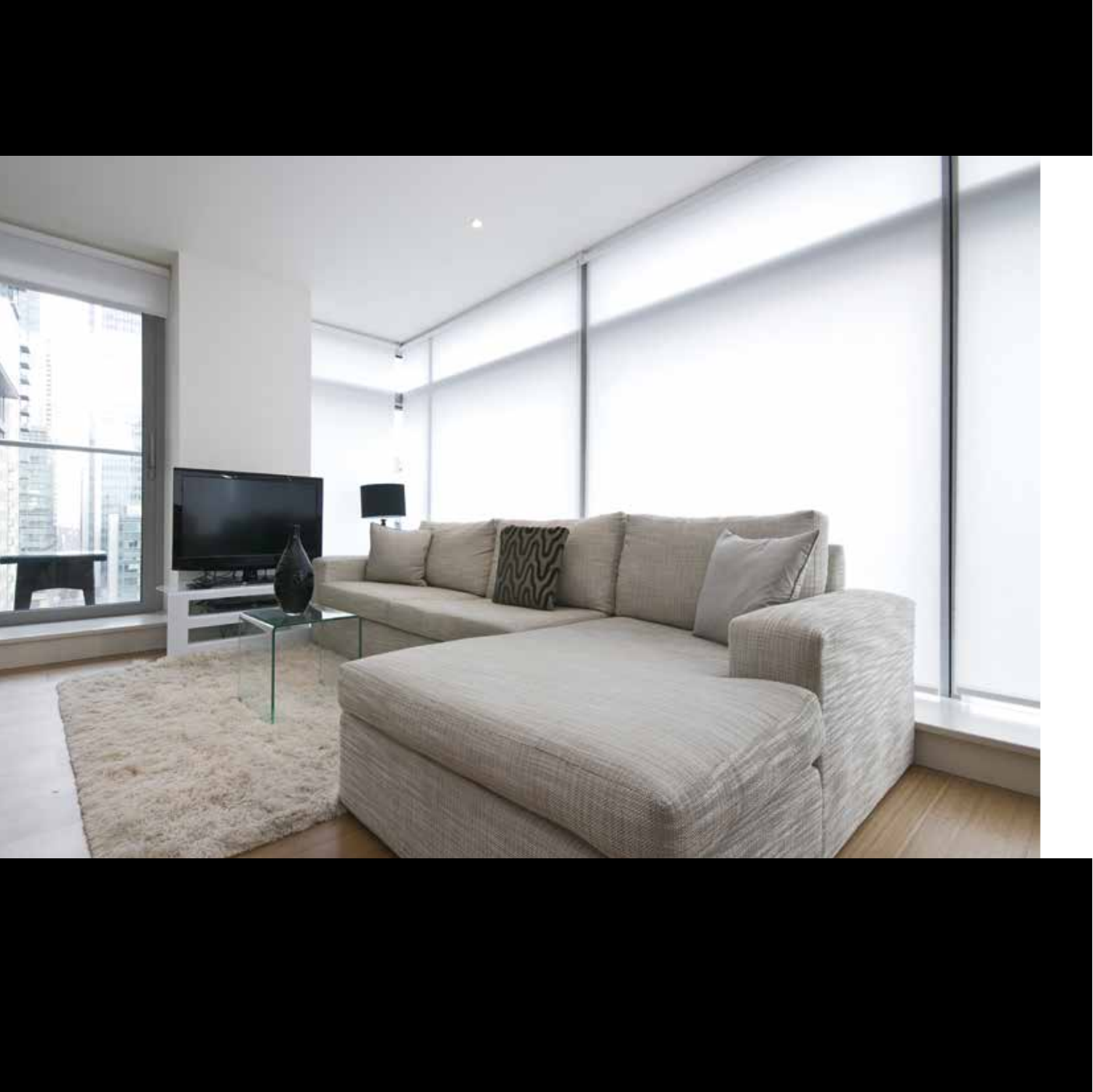# LARGE

The S60 Large roller blind system meets the demand of heavier shading applications. This robust design is available in chain, motorised or crank gear control options.

With its high performance spring boosters, available in three strengths along with 60mm and 80mm aluminium tube sizes, the S60 chain control system can lift shades of up to 25kgs while maintaining a strong pull force of less than 3kgs.

Installation of the S60 is easy with Acmeda's secure snap lock spring loaded idle end technology, whilst adjustable and non-adjustable brackets are available with covers and screw plates to provide a neat finish.

Acmeda's heavy duty linking systems, Multi-Link and Uni-Joint, can be added to ensure wider spans and curved window applications on the one slimline bracket design. These systems also feature adjustable height allowances ensuring you achieve a perfect level finish.

The S60 range also features combo brackets to suit the growing demand for dual blinds, providing sheer and block out shades on one convenient bracket design. Adding Acmeda's Square Box 120 and FRS120 valance systems can achieve a premium finish to your large roller blind solution.

#### **CONTROL**

### **TUBES**

Chain Control Motorisation Crank Gear

60mm through to 80mm

### **OPTIONS**

Valance FRS120 Square Box 100 / 120 Multi-Link / Uni-System

#### **DIMENSIONS**

Max width: 4.4m Max drop: 10m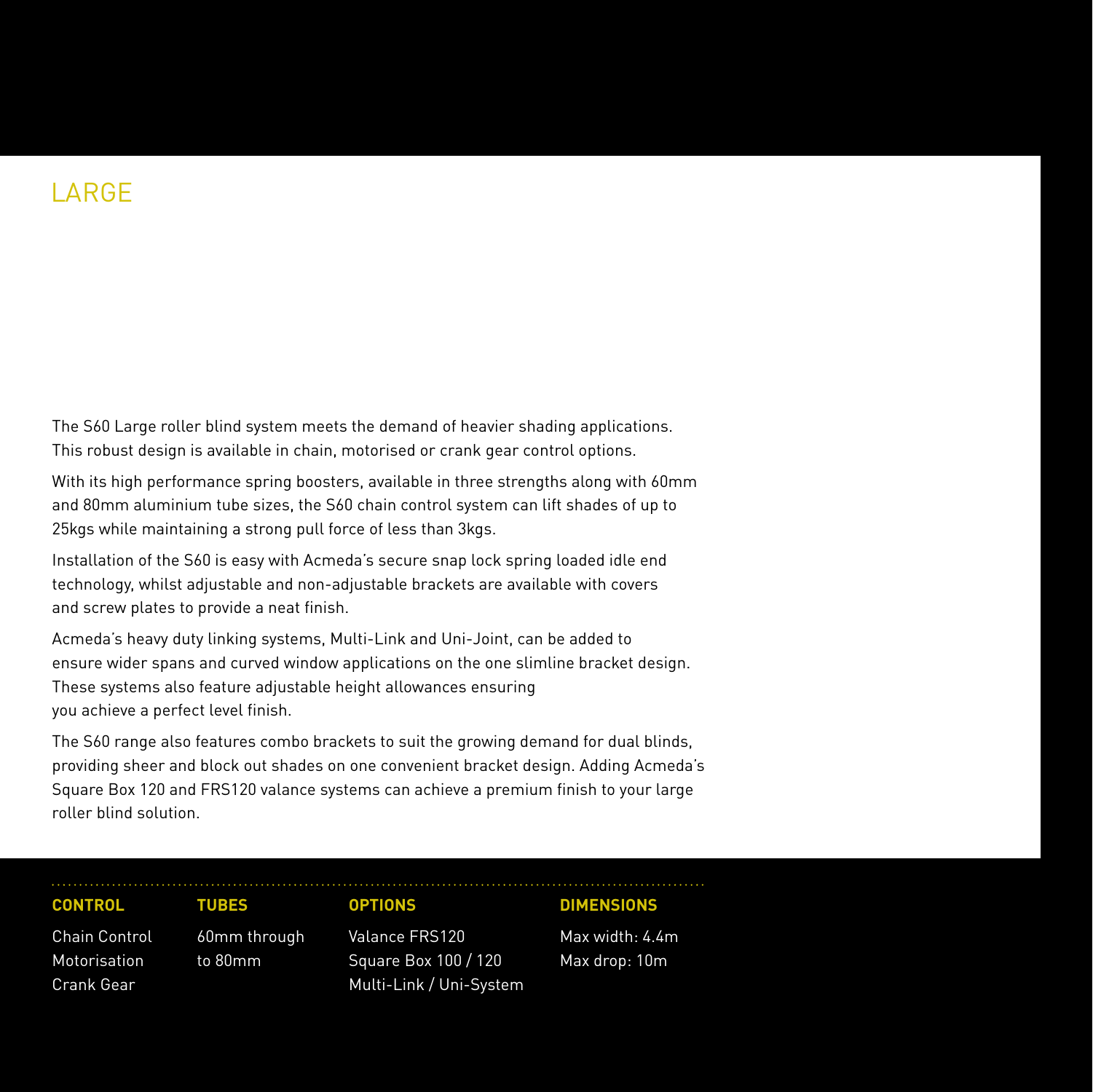# EXTREME

The S100 Extreme roller blind system is designed for internal and external large commercial applications requiring a secure, robust solution. The S100 allows for motorised controlled systems in excess of 7 meters wide. Choose from three robust heavy duty tube options - 100mm, 130mm and 160mm - extruded in high grade extreme aluminum alloy. The extreme duty hardware is built to endure outdoor weather conditions, and extreme shade weights, while maintaining a well designed finish that matches the aesthetics of the blind's exterior.



#### **CONTROL**

## **TUBES**

**DIMENSIONS**

Motorisation Crank Gear

100mm through to 160mm

Max width: 7m Max drop: 12m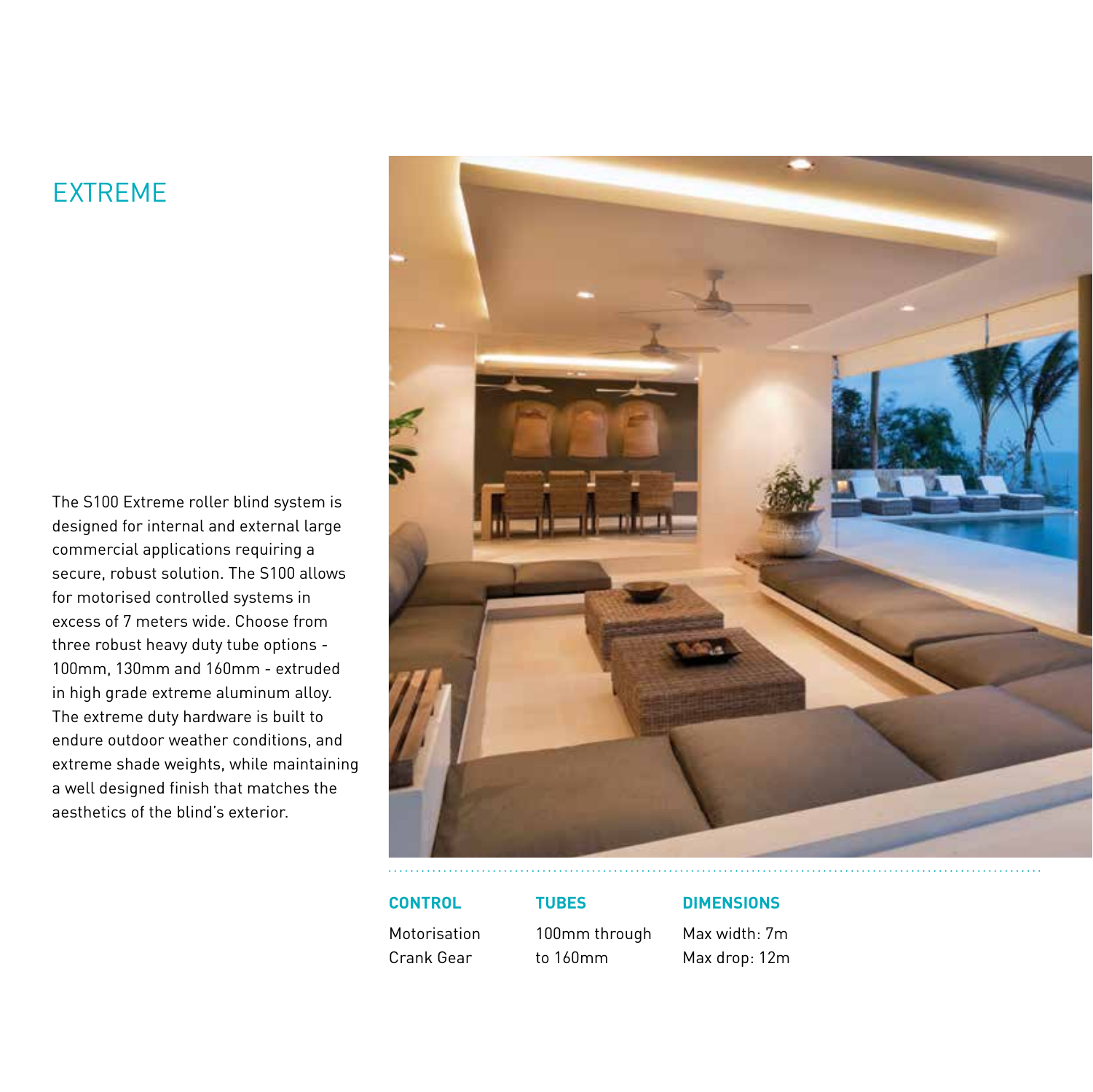

# WIRE GUIDE

The Acmeda wire guided system can be used on internal and external applications to prevents blinds from unwanted movement in high level wind conditions.

The Internal wire guide solution is easily adapted on S30/S40 & S45 systems to ensure a secure guide for the Easy-Lock™ roller blind range.

The stainless steel external wire guided system is available for S60 & S100 in swaged or swageless options ensuring easy tensioning adjustments post installation while providing bottom, top and face fixing solutions to suit all outdoor applications.

Compatible with our cassette and pelmet ranges to provide a neat clean overall finish.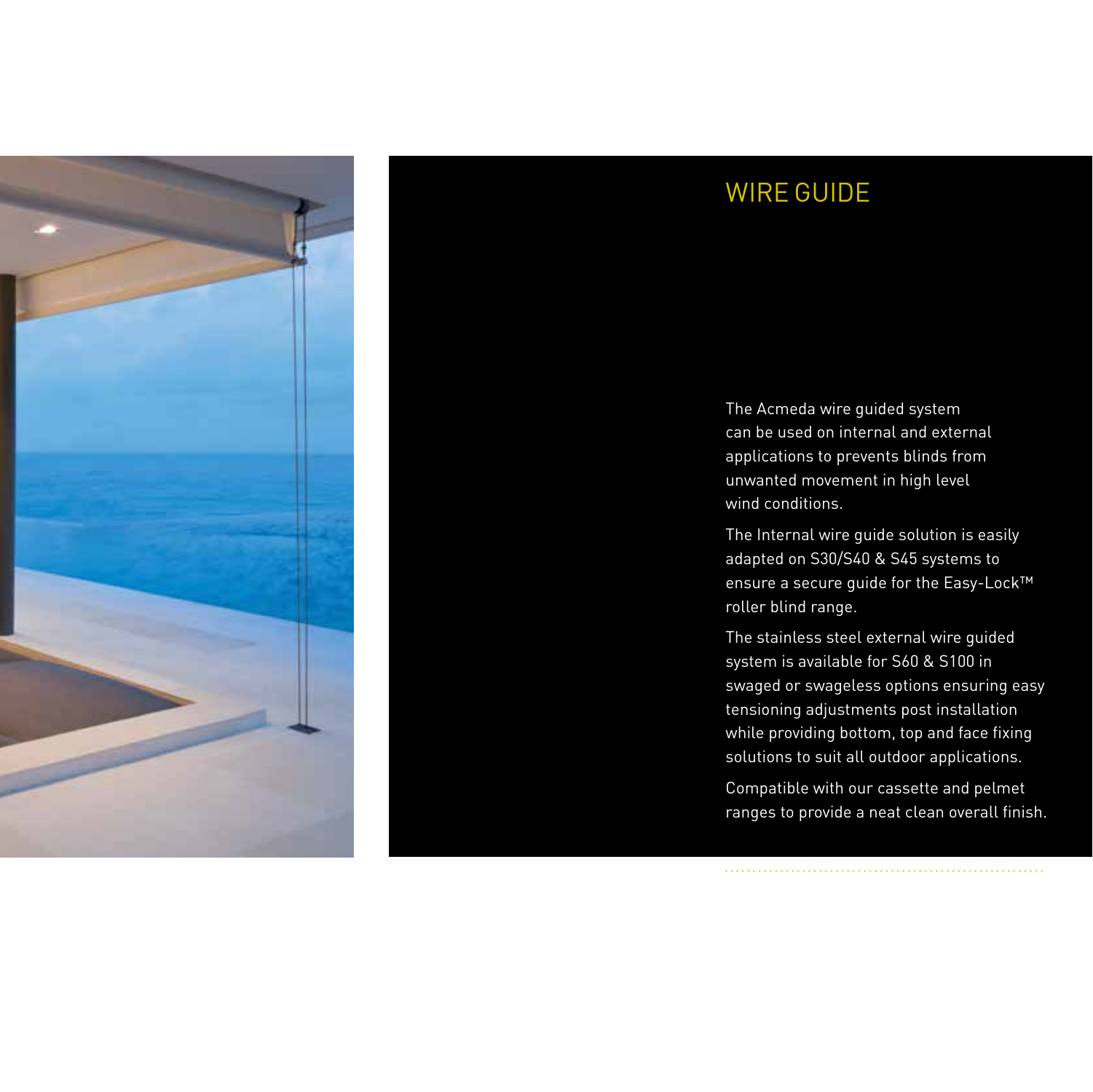



#### FRS VALANCE / PELMET COVERS

This decorative fascia for roller blinds is available in three popular sizes - 80mm, 100mm and 120mm - to ensure compatibility with the smallest to the largest application. All fascias offer a unique fabric attachment option to match any existing décor. Compatible with our S35, S40, S45 and S60 roller blind systems.

#### CF CASSETTE / FASCIA SUITE

Our CF suite offers a comprehensive collection of head box styles, controls and side channel options with improved performance, functionality and aesthetics. The contemporary round or square headbox profiles; available as fascia or fully enclosed cassettes, are designed to house our small (compact) roller systems, as well as our most commonly used medium chain, motorised or spring controlled systems. This modular system features adaptable dim-OUT side channels for improved energy efficiency and light blockout.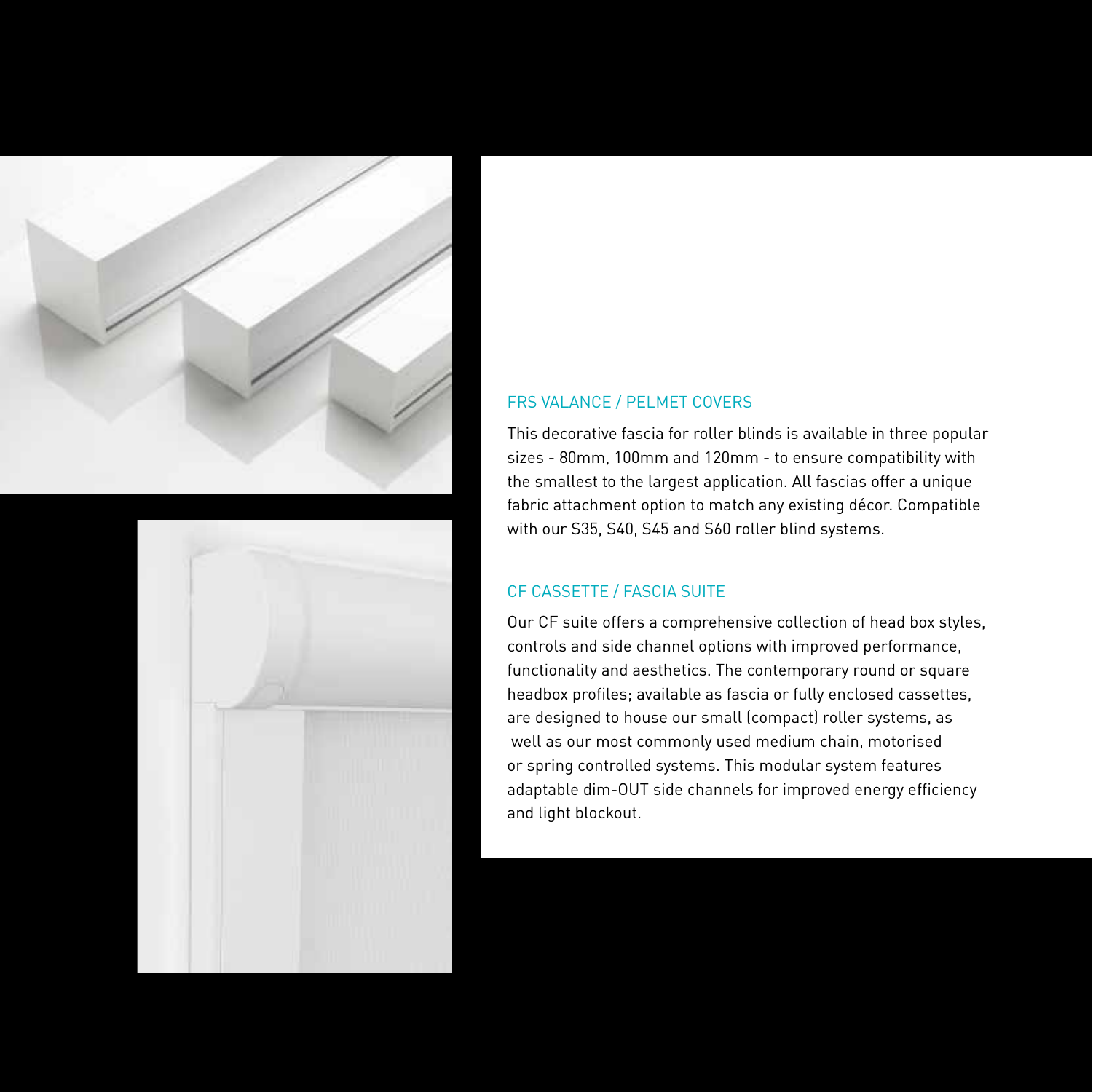# WE DELIVER

With innovative know-how behind every design, Acmeda's dedicated team of R&D specialists, engineers and customer service staff deliver world-class hardware solutions to a global window furnishing market.

Built to last a lifetime, every product in our extensive range meets industry needs and has been tried and tested for unsurpassed performance and reliability.

Our global presence means that no matter where your business is located, Acmeda will respond to your needs quickly.



**That's our precision in motion promise.**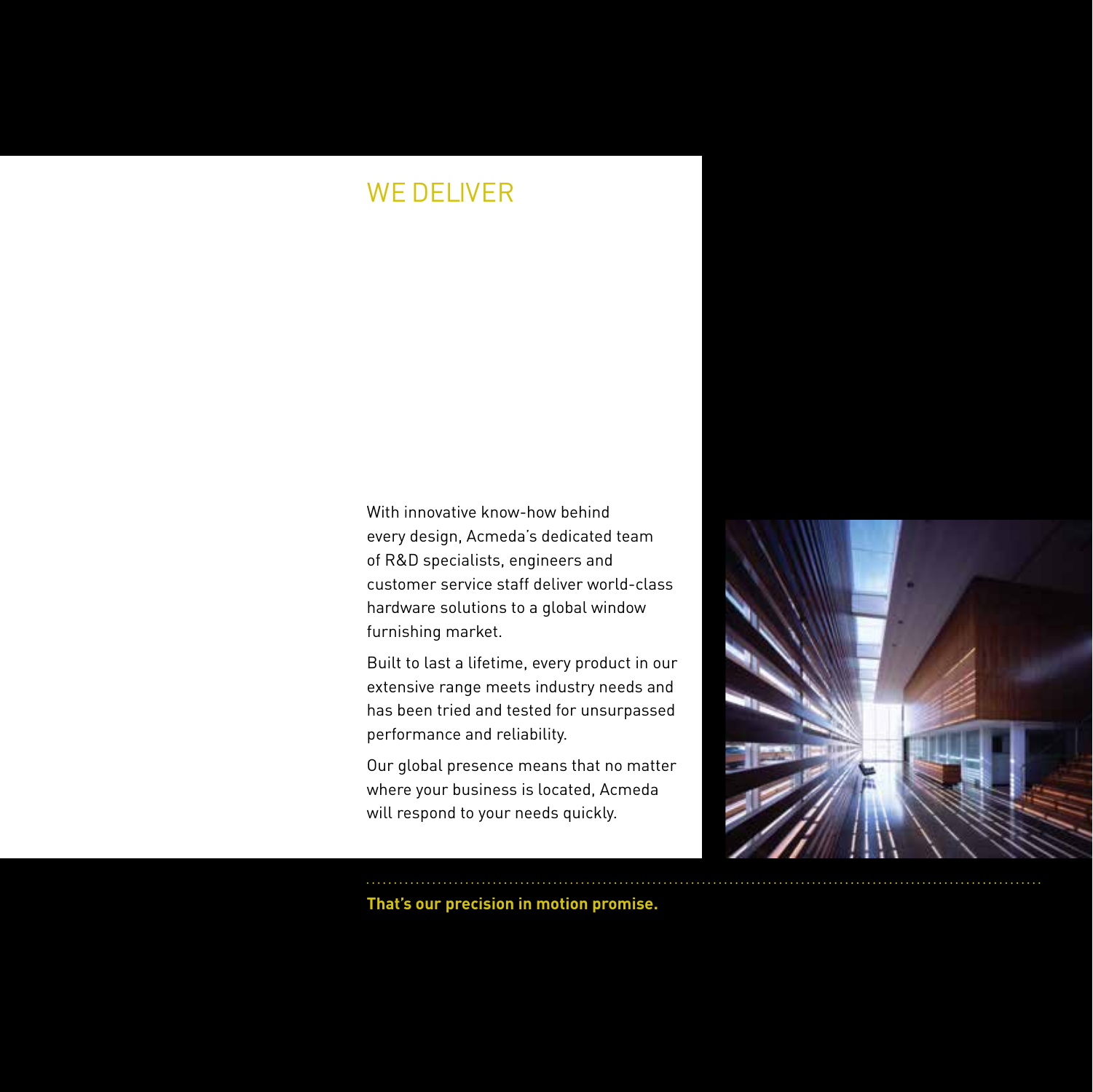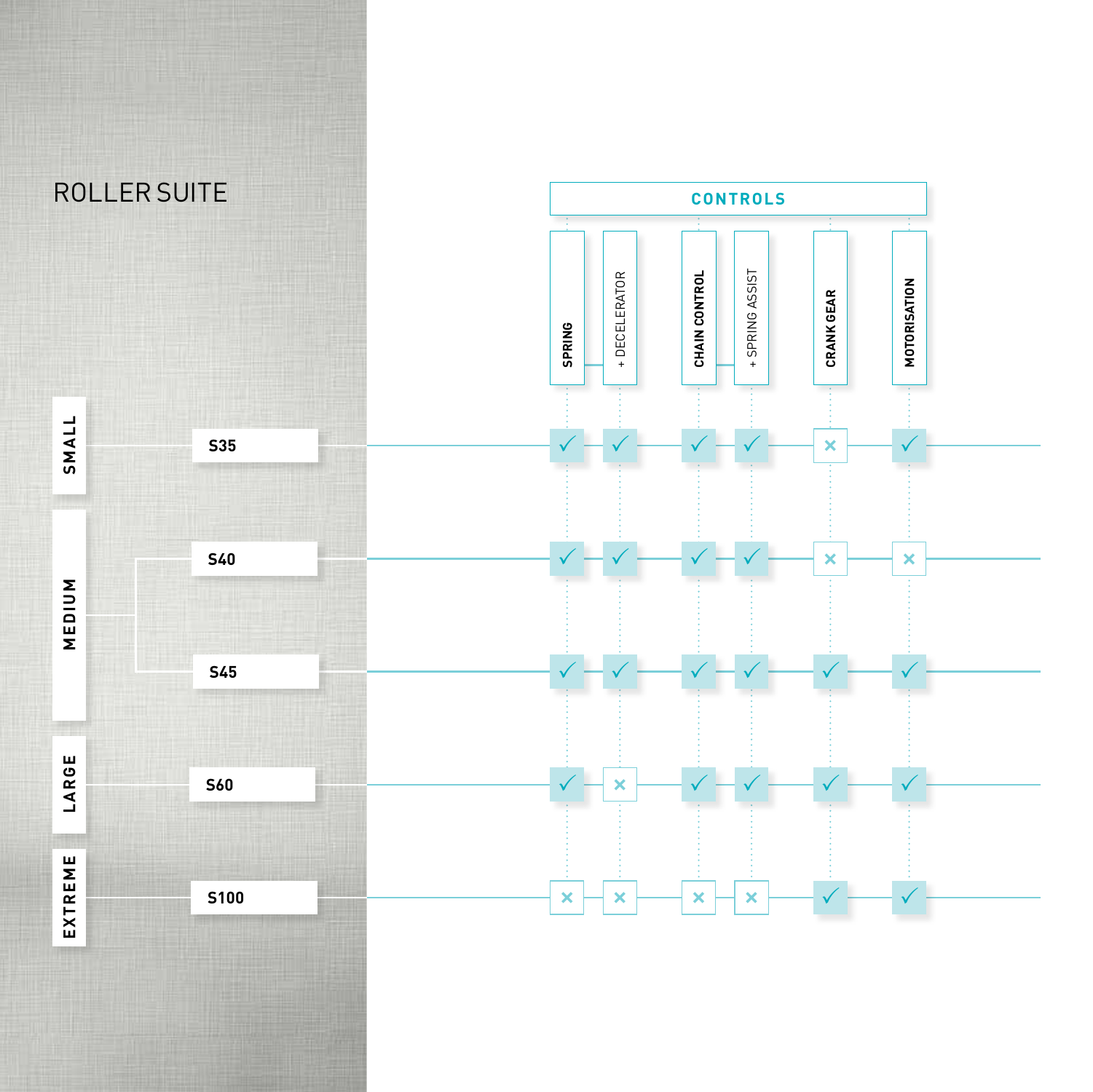